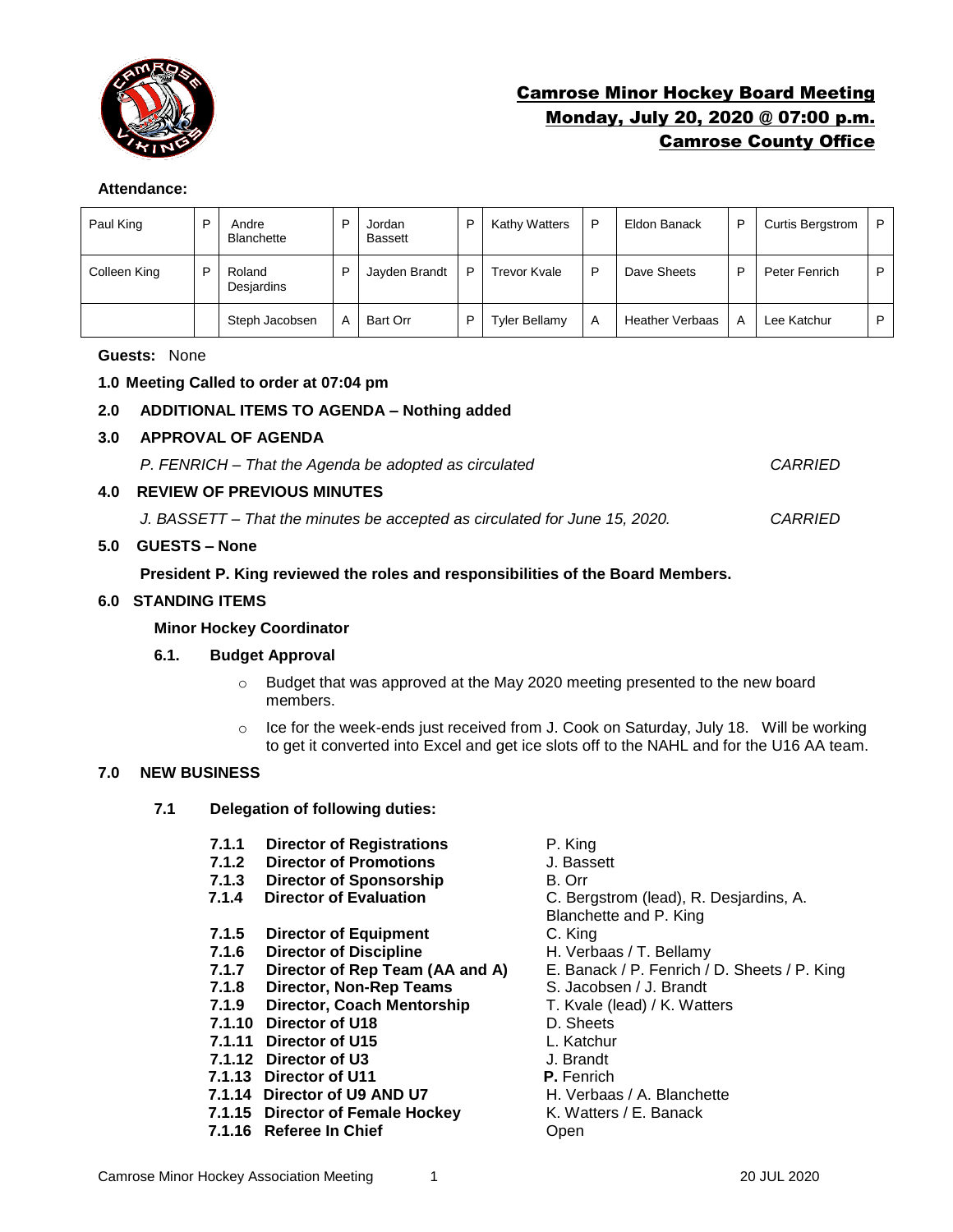## **7.2 NAI Meeting**

- o AGM and Fall Meeting will be held as one on September 12, 2020. Location TBD.
- **7.3 Meeting Dates** (will be kept as close as possible to these dates).
	- o August 17
	- o September 7
	- o October 5
	- o November 16
	- o December 21 Supper (generally no meeting)
	- o January 18, 2021
	- o February 22
	- o March 15 (If required)
	- o April 12

## **7.4 Tournament Dates**

| U <sub>15</sub> AA   | October 9 - 11                                          |
|----------------------|---------------------------------------------------------|
| U13 AA               | October 25 - 27                                         |
| U11 AA               | December $18 - 20$ (New due to Icebreaker Nov $6 - 8$ ) |
| <b>U18 A</b>         | November 13 - 15                                        |
| <b>U13 A</b>         | December 4 - 6                                          |
| <b>U11 A</b>         | January 8 - 10 2021                                     |
| <b>U15 A</b>         | January 15 - 17                                         |
| U11 and U13 Wildcats | Jan 29 - 31                                             |

## **7.5 Covid 19 Process Strategies for Hockey**

- o We have not received any formal processes from The City of Camrose as to what can or cannot be done. The only email received was that kids must come to the rink dressed 10 minutes prior to going on the ice and they must be gone within 10 minutes after the ice time is over. Showers will not be allowed to be used at this time.
- o Will need to determine the tryout process and what can or cannot be done as well with outside players coming to tryout. Need to look at the number of players allowed on the ice surface at tryouts etc.

## **7.6 August Registration**

o Due to the number of registrants at this time, it was questioned whether we should have a night where members can come in and ask questions etc. Computers will not be made available as everyone is expected to do the online registration but if they have concerns, we could be available to answer them directly. Will look at a date in August  $(19<sup>th</sup>)$  and will ask the city what would be required from us to do this at the rink.

## **7.7 Goalie Clinics**

- $\circ$  S. Jacobsen will be responsible for setting these clinics up and getting shooters for the winter skill sessions.
- $\circ$  C. Bergstrom raised the question on how we can promote kids playing in goal. We need to emphasize that CMHA will provide equipment to the teams until at least U13. Generally, at this age level, players have gotten their own equipment.